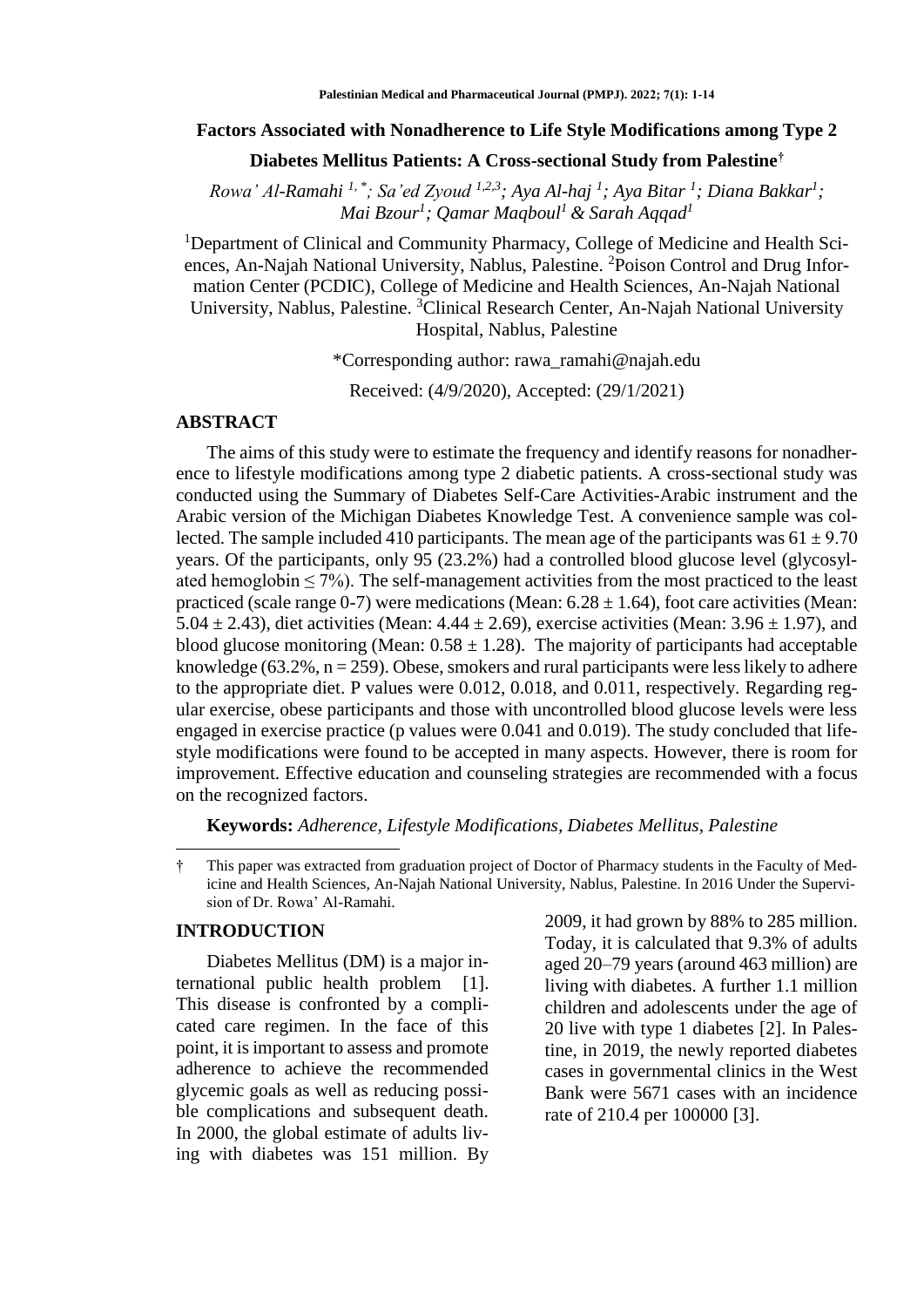The issue of the high economic burden of diabetes has received considerable attention [4, 5]. Since most of these costs are a result of diabetes complications, effective prevention means more cost-effective healthcare. This may be achieved by trying to delay the onset of diabetes itself (as primary prevention) with appropriate lifestyle modifications. In contrast, the other approach is trying to reduce the immediate and longer-term consequences of that disease (secondary prevention), which includes the early detection and treatment of diabetes [6].

Lifestyle modification is the cornerstone of the treatment strategy for patients with type 2 diabetes mellitus (T2DM) [7], which is defined as changing the daily behaviors of the patient to reach the euglycaemic blood levels to delay or reduce future diabetes complications [8]. The key aspects of these lifestyle measures can be listed as follows: diet, physical activity [9, 10], smoking cessation, knowledge, foot care, and self-monitoring of blood glucose (SMBG) [9].

Diabetes was the  $4<sup>th</sup>$  leading cause of death, and the total number of newly reported cases was 4,816 in West Bank in 2013 [11]. Although several studies were carried out and published about DM in Palestine [12-16], no study has been conducted to assess adherence to lifestyle modifications among Palestinian T2DM patients. The aims of this study were to estimate the frequency and identify reasons for non-adherence to lifestyle modifications among Palestinian T2DM patients. Because adherence to lifestyle changes affects glycemic control and the patient's overall quality of life, it is hoped that understanding the patient's barriers to lifestyle modification will support the development of educational programs and suitable counseling to improve patients' adherence and glycemic control among diabetic patients.

### **METHODS**

#### *Study Design and Setting*

A cross-sectional study was adopted to conduct this observational study. Data collection occurred at Al-Makhfia Governmental Diabetes Primary Healthcare Clinic in Nablus district, which was the main center providing care for patients with governmental insurance at that time.

### *Sample Size*

The mean yearly number of diabetic patients who attend the primary clinic in Nablus city (study area population) was beyond 27,390 [11]. Because this number is considered a large population, 20,000 were used to calculate the sample size needed for this study. We assumed that the response distribution for diabetic patients who visit primary clinics is 50%, and we accepted a 5% margin of error with a 95% confidence interval. Raosoft sample size calculator [\(http://www.raosoft.com/sam](http://www.raosoft.com/samplesize.html)[plesize.html\)](http://www.raosoft.com/samplesize.html) was used, the minimum effective sample size calculated for the survey was 377. Therefore, a convenience sample of 410 participants was collected. Participants were recruited while waiting to be seen by their health care providers. Inclusion criteria included adult patients with T2DM who were diagnosed for at least three months.

## *Data Collection Procedure*

The data collection was pretested through a pilot study of 30 patients to check for the comprehension and language clarity of questions. However, these patients were not included in the final analysis. Four hundred and ten patients were interviewed by face-to-face meeting; verbal consent was obtained first.

### *Ethical issues*

The Palestinian Ministry of Health and the Institutional Review Board (IRB)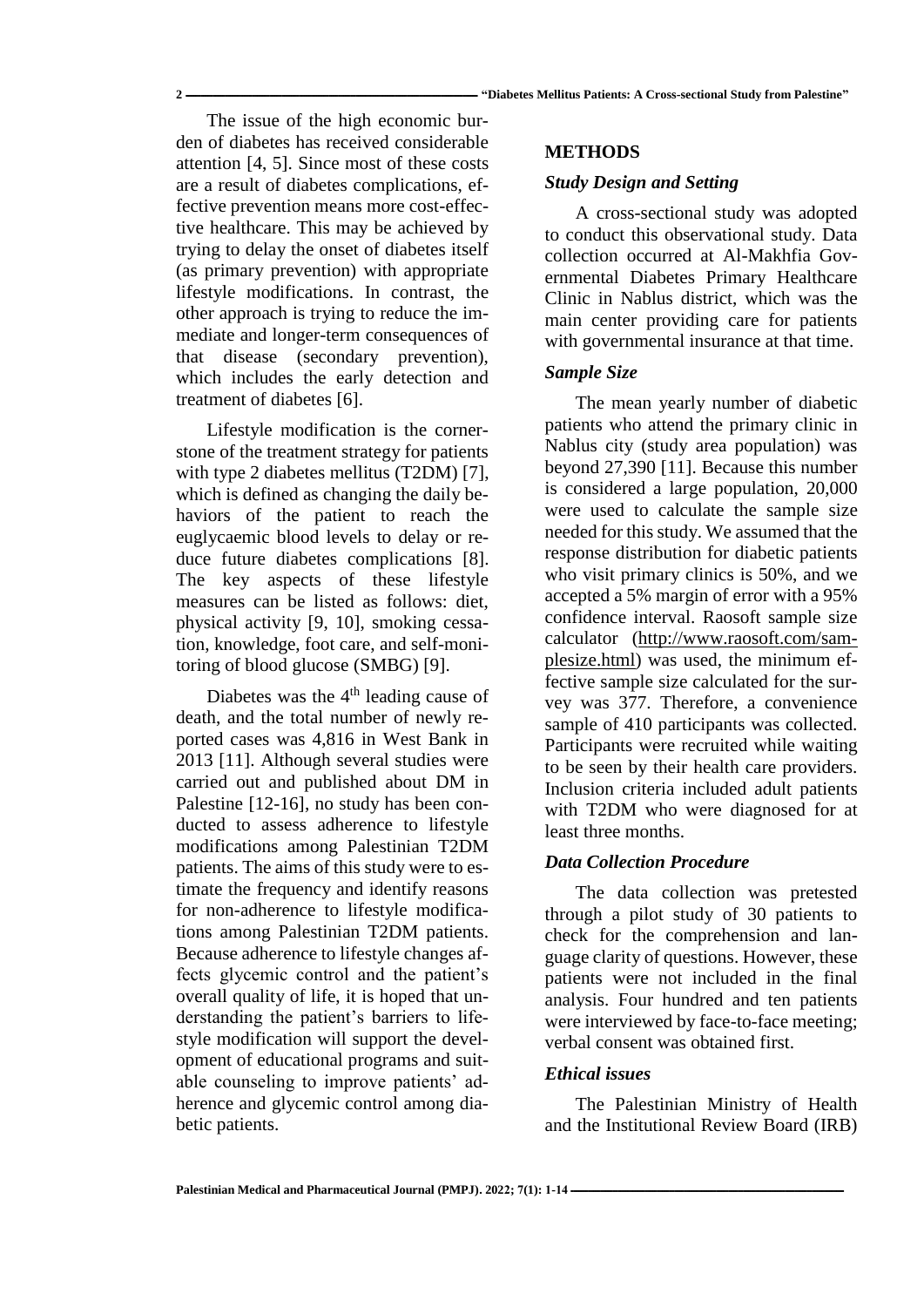at An-Najah National University authorized this study before its beginning.

### *Data Collection Instrument*

Data collection instrument was a questionnaire that included two scales. The first one was the Revised Arabic version of the Summary of Diabetes Self Care Activities (A-SDSCA) instrument, which was developed by Toobert *et al*., [17] and translated by Al Johani [9]. The second one was the Arabic version of the Michigan diabetes knowledge test (MDKT) [15]. The first part included the sociodemographic data such as age, gender, weight, height, living place, occupation, marital status, educational level, income, the second part included clinical data as duration of diabetes, other health problems and the HbA1c level that was obtained through checking the patient's profile in the computerized system of the Ministry of Health (MOH).

The SDSCA instrument is a reliable and valid measure of diabetic self-care management that is useful for research and practice. This scale contains two sections: SDSCA and extended SDSCA. The main part of the SDSCA contains five self-care subscales. Four of these subscales include asking the patients to record the number of days during which they performed the specified self-care activities in the last week. These subscales are participant diet (2 items), physical activity (2 items), follow-up with blood glucose testing (2 items), and foot care (2 items). The fifth subscale is smoking (1 item). Information about diabetes treatment including oral hypoglycemic agents or insulin injections and the patient's adherence to such therapy within the last seven days is obtained in the second section. Furthermore, the extended Arabic-SDSCA explores health care counseling provided to T2DM participants by asking them to record the advices they received while visiting the health clinic center regarding diet, exercise, blood glucose testing, smoking and

medications. Approval to use the Arabic-SDSCA was obtained from the developer. The final section in the data collection form was the diabetes knowledge test known as Michigan Diabetes Knowledge test (MDKT), which was developed by the Michigan Diabetes Research and Training Center (MDRTC) [18]. It consists of 14 multiple-choice questions with one correct choice for each question. These include general questions designed to assess the patient's knowledge about diabetes, its complications, appropriate healthy diet, and self-care in general. Approval to use the MDKT was obtained from the developer. The Arabic-translated version of MDKT was used in a previous publications in the same population [15].

## *Data management and Statistical Analysis*

The data analysis was undertaken using Statistical Package for the Social Sciences (SPSS) software. Descriptive statistics were expressed as frequencies and percentages for categorical variables and as mean  $\pm$  standard deviation (SD) for continuous variables. Categorical variables were compared using Chi-square. A p-value of less than 0.05 was considered statistically significant for all analyses.

## **RESULTS**

## *Socio-demographic characteristics*

The sample included 410 participants. Among the surveyed patients, 64.6% were females. The mean age was  $61 \pm 9.70$ years. Most of the participants were married 82.0%. Around 52.0% were obese and 66.3% were unemployed. The monthly income was less than 400 Jordanian Dinar (JD) for most of the patients 72.4%. The highest percentage of participants had a primary school degree 50.7% and 53.2% were diagnosed with T2DM for more than or equal to 8 years. The results for HbA1C ranged from 4.8 to 15.0%. The percentage of participants who had a controlled glucose level was 23.2% only. Table 1 shows some socio-

**Rowa' Al-Ramahi,** *et al***. ــــــــــــــــــــــــــــــــــــــــــــــــــــــــــــــــــــــــــــــــــــــــــــــــــــــــــــــــــــــــــــــــــــــــــــــــــــــــــــــــــــــــــــــــــــــــــــــــــــــــــــــــــــــ 3**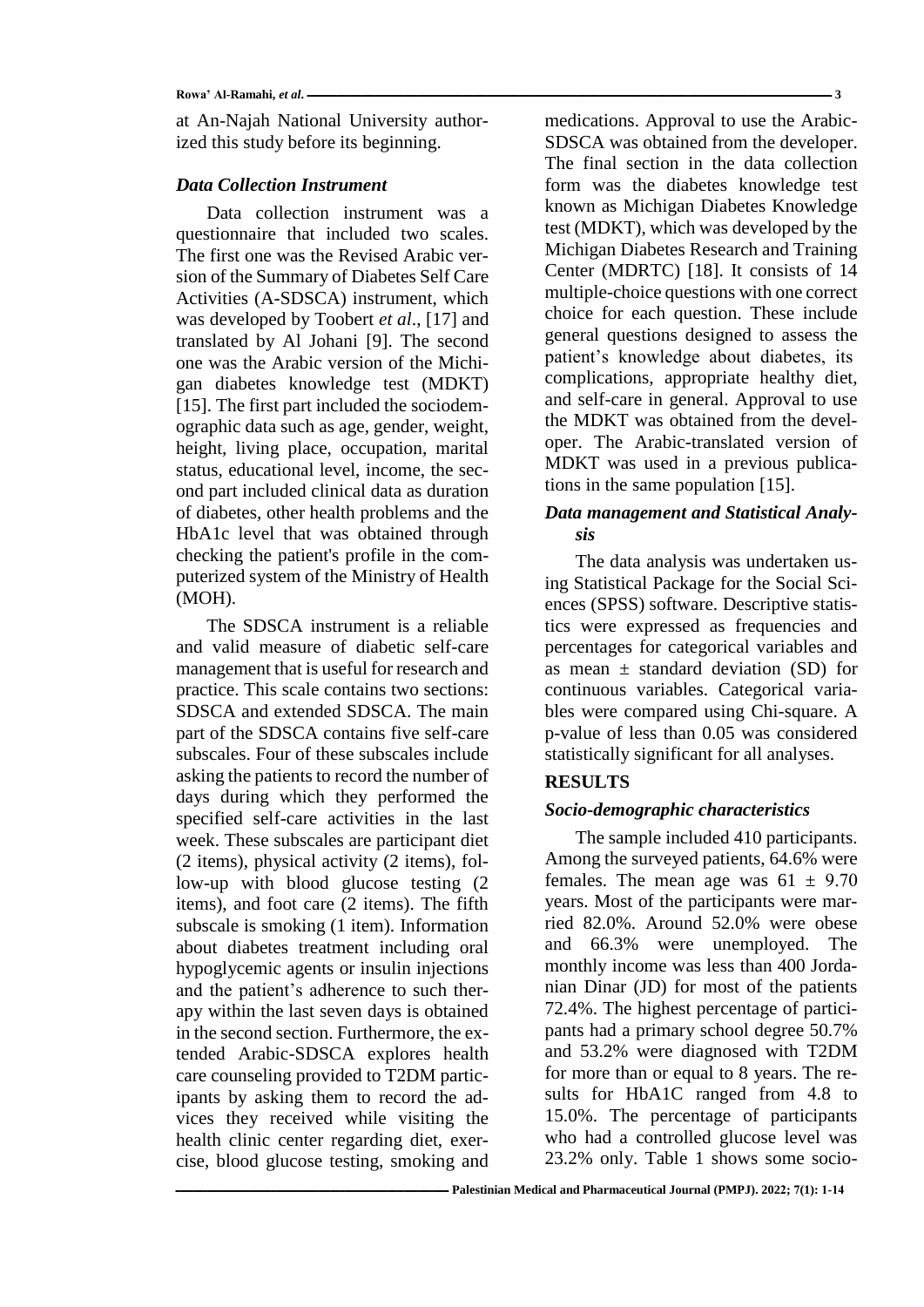demographic characteristics of the patients.

| <b>Variable</b>                 | <b>Number</b> | Percentage % |
|---------------------------------|---------------|--------------|
| <b>Age/Years</b>                |               |              |
| less than 38 years              | 6             | 1.5          |
| 38 - 47 years                   | 34            | 8.3          |
| 48 - 57 years                   | 149           | 36.3         |
| 58 - 67 years                   | 144           | 35.1         |
| 68 - 77 years                   | 61            | 14.9         |
| 78 years and more               | 16            | 3.9          |
| <b>Gender</b>                   |               |              |
| Male                            | 145           | 35.4         |
| Female                          | 265           | 64.6         |
| <b>Marital status</b>           |               |              |
| Single                          | 15            | 3.7          |
| Married                         | 336           | 82.0         |
| Widowed                         | 58            | 14.1         |
| Divorced                        | 1             | 0.2          |
| <b>Region of Residence</b>      |               |              |
| Village                         | 125           | 30.5         |
| City                            | 272           | 66.3         |
| Camp                            | 13            | 3.2          |
| Income/month                    |               |              |
| Low $(< 400$ JD)                | 297           | 72.4         |
| Moderate (400-1000 JD)          | 102           | 24.9         |
| High $(>1000$ JD)               | 11            | 2.7          |
| <b>Education level</b>          |               |              |
| Not educated                    | 65            | 15.9         |
| Primary school                  | 208           | 50.7         |
| Secondary school                | 79            | 19.3         |
| University graduate             | 55            | 13.4         |
| High education                  | 3             | 0.7          |
| <b>Occupational status</b>      |               |              |
| Employed                        | 109           | 26.6         |
| Retired                         | 29            | 7.1          |
| Unemployed                      | 272           | 66.3         |
| <b>Body Mass Index Category</b> |               |              |
| Normal weight                   | 63            | 15.4         |
| Overweight                      | 132           | 32.2         |
| Obese                           | 215           | 52.4         |
| <b>T2DM</b> duration/Year       |               |              |
| $< 8$ years                     | 192           | 46.8         |
| $\geq$ 8 years                  | 218           | 53.2         |
| <b>Blood Glucose(HbA1C)</b>     |               |              |
| Controlled <7%                  | 95            | 23.2         |
| Uncontrolled $\geq 7\%$         | 315           | 76.8         |

**Table (1):** Socio- demographic characteristics of the participants.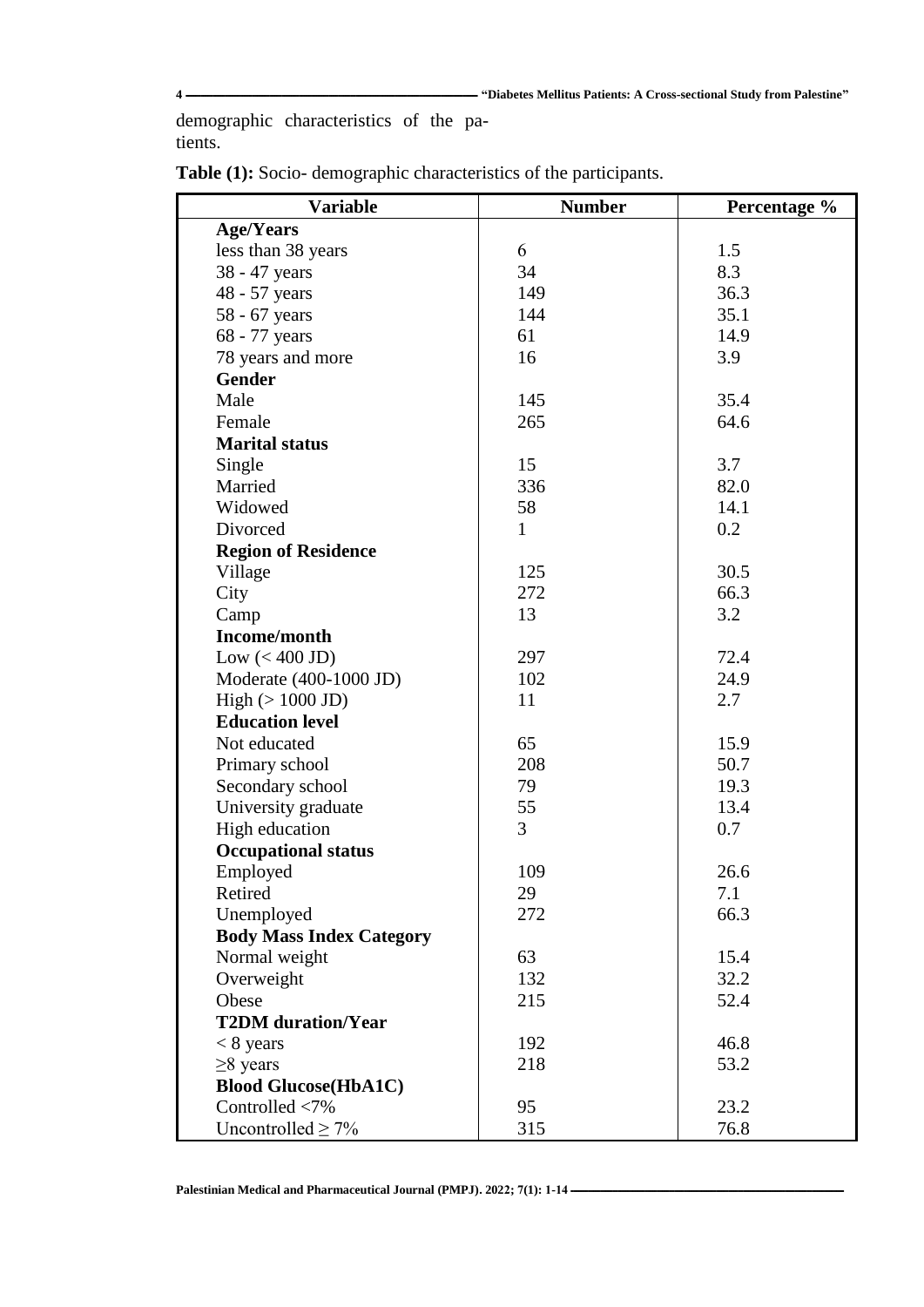## *The A-SDSCA*

The self-management activities from the most practiced to the least practiced (scale range 0-7) were medications (Mean:  $6.28 \pm 1.64$ ); foot care activities (Mean:  $5.04 \pm 2.43$ ); diet activities (Mean: 4.44  $\pm$ 2.69); exercise activities (Mean:  $3.96 \pm 1.97$ ); and blood glucose monitoring (Mean:  $0.58 \pm 1.28$ ).

When the patients were classified into adherent and non-adherent, a good percentage of patients were adherent to foot care (84.1%, n=345,  $\geq$  3 days/week), exercise (80.0%, n=328,  $\geq$  3 days/week), medication (75.9%, n=311, 7 days/week) and diet (73.2%, n=300,  $> 3$  days/week). The participants were least adherent to blood glucose testing  $(2.2\% \text{ n=9}) > 5$ days/week).

## *The A-SDSCA extension*

Regarding the questions in the A-SDSCA extension, 82.2% (n=337) of participants were instructed to follow a lowfat diet plan by their health care providers and 82.4% (n= 338) were informed about the importance of decreasing sweets in their food. However, 7.8 % ( $n=32$ ) of the participants denied receiving any diet recommendations. The majority of participants, 81.0% (n= 332) were advised to engage in low-level exercise such as walking daily. However, exercise recommendations regarding the duration of exercise and engaging in a specific amount, type, and level of exercise were provided to 22.2% (n= 91) and 12.4% (n= 51) of the participants, respectively. In view of blood glucose testing, the government healthcare system provides biannual HbA1c testing services for all diabetic patients. For this reason, the total number of the samples  $(n= 410)$  reported testing of blood sugar using a machine. Moreover, a significant percentage 83.7% (n= 343) of participants recorded that they were advised about testing of urine glucose. On the other hand, providing information about self-monitoring blood glucose was recommended for only 19.8 % (n= 81) of participants.

Using medications to control blood glucose is fundamental in diabetes management. Most interviewees (81.5%, n=334) received oral diabetic medication, whereas 41.0% used insulin injections.

### *Factors associated with nonadherence to medications and lifestyle*

Data showed that adherence to medications was significantly poorer in patients  $<$  38 years (P-value = 0.001) and patients having diabetes for  $< 8$  years (Pvalue  $= 0.046$ ). Non-adherence to blood glucose monitoring was related to patients' knowledge, those who had good knowledge showed higher commitment level (P-value  $= 0.036$ ). Statistical tests revealed that obese participants were less likely to adhere to an appropriate diet than normal weight and overweight patients (P-value =0.012). Likewise, smokers scored lower adherence to the appropriate dietary practice than nonsmokers  $(P-value = 0.018)$ . Rural participants were less adherent to the appropriate dietary practice than those from cities (P-value= 0.011). Regarding regular exercise, obese participants were undertaking regular exercise at a lower level (P- value  $=0.041$ ) than normal weight or overweight participants. Moreover, those with uncontrolled blood glucose levels (HBA1C ≥ 7%) were less engaged in exercise practice (P- value=0.019) than patients with controlled blood glucose levels. Finally, smokers were less likely to be adherent to foot care activities (P-value  $=0.019$ ).

### *Michigan Diabetes Knowledge Test*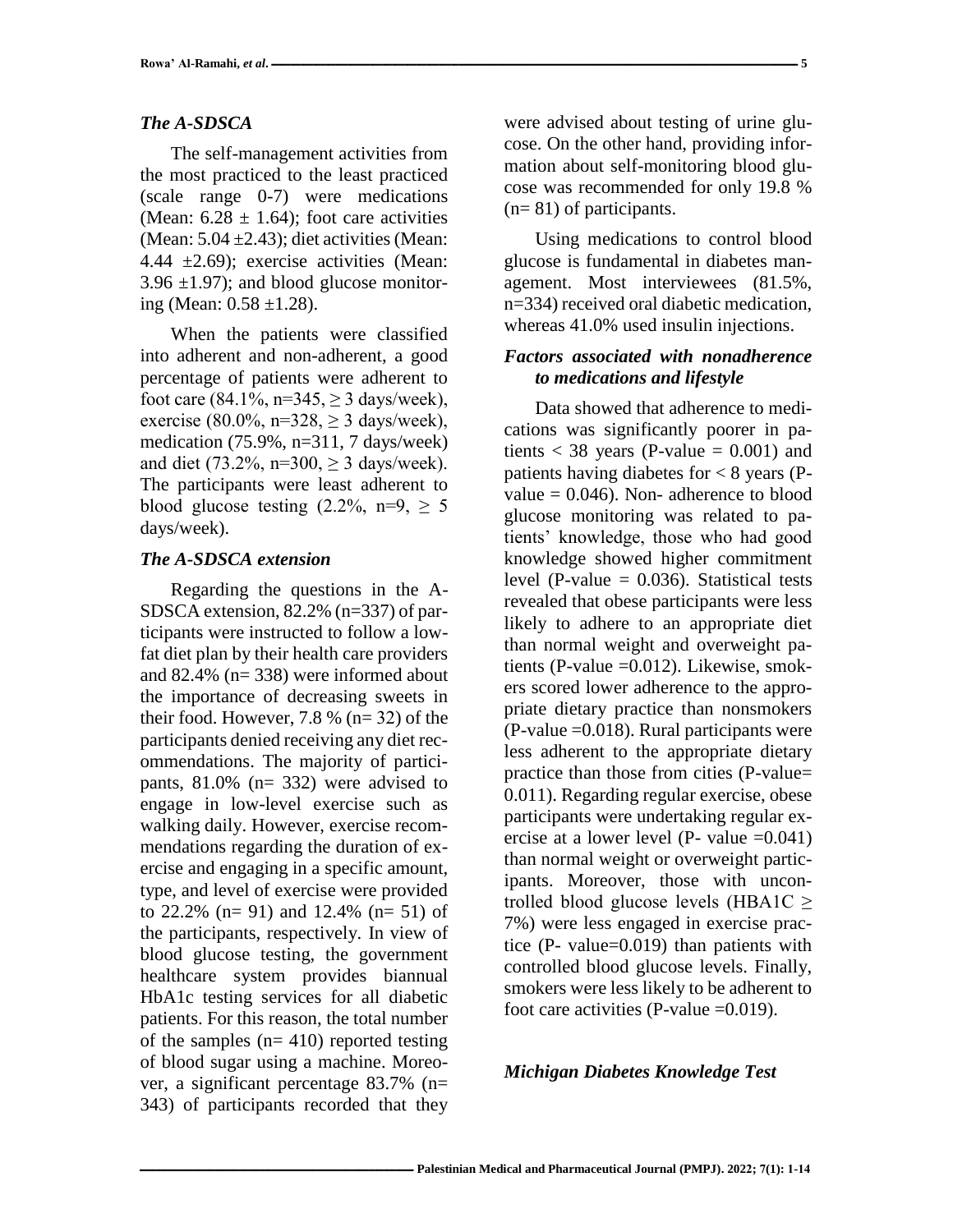Based on the Michigan Diabetes Knowledge Test, the patients were divided into 3 categories: low knowledge (<7 points),, acceptable (7-10 points) and good knowledge  $(\geq)$ 1 points). The majority of participants had acceptable knowledge  $(63.2\% , n=259)$ , whereas 28.8% (n=118) and 8.0% (n=33) had good knowledge and low knowledge

The test conveyed 14 questions about diabetes to assess the participants' knowledge level. Of those, item 9 "what effect does exercise have on blood glucose?" was the most frequent question answered correctly (94.4%, n=387). Subsequently, 88.3% (n=362) of the patients answered item 1 properly. It asked about the definition of the correct diabetes diet. On the other hand, item 4 "Which of the following is a "free sugar food" was the hardest one, only 18.5% (n=76) of participants picked the correct choice.

# *Knowledge Score*

As with the A-SDSCA questionnaire, Chi-square test was used to explore the relationships between participants' characteristics and their knowledge level,

which are presented in Table 2. A significant correlation between the level of knowledge and some of socio-demographic variables including age, income, educational level, occupation, and HbA1c readings has been found. Regarding age, the youngest participants (less than 38 years age) got the highest scores in knowledge tests, while the oldest patients (more than 78 years age) recorded an acceptable knowledge level (P- value =0.046). Therefore, far, patients with higher income were more knowledgeable than who had middle and low income (Pvalue <0.001). In addition, there was a significant association between knowledge and educational level. For instance, good knowledge was coupled with high education. Conversely, those who received no education had a low knowledge level (P<0.001). In terms of occupational impact, the employees had a higher level of knowledge than those who do not have work. On the other hand, retired patients reported an acceptable level of knowledge (P- value =0.001). Comparatively, patients with a good diabetes control (HbA1c <7%) reported higher knowledge levels (P- value=0.002).

|                       | Low<br>knowledge | Acceptable<br>knowledge | Good<br>knowledge | P value |
|-----------------------|------------------|-------------------------|-------------------|---------|
| <b>Age/Years</b>      |                  |                         |                   | 0.046   |
| less than 38 years    | 1(16.7)          | 3(50.0)                 | 2(33.3)           |         |
| 38-47 years           | 1(2.9)           | 23(67.6)                | 10(29.4)          |         |
| 48 - 57 years         | 7(4.7)           | 94(63.1)                | 48(32.2)          |         |
| 58 - 67 years         | 12(8.3)          | 85(59.0)                | 47(32.6)          |         |
| 68 - 77 years         | 10(16.4)         | 41(67.2)                | 10(16.4)          |         |
| 78 years and more     | 2(12.5)          | 13(81.2)                | 1(6.2)            |         |
| <b>Gender</b>         |                  |                         |                   | 0.864   |
| Male                  | 11(7.6)          | 90(62.1)                | 44(30.3)          |         |
| Female                | 22(8.3)          | 169(63.8)               | 74(27.9)          |         |
| <b>Marital status</b> |                  |                         |                   | 0.389   |
| Single                | 1(6.7)           | 10(66.7)                | 4(26.7)           |         |
| Married               | 23(6.8)          | 212(63.1)               | 101(30.1)         |         |

**Table (2):** Factors associated with knowledge score.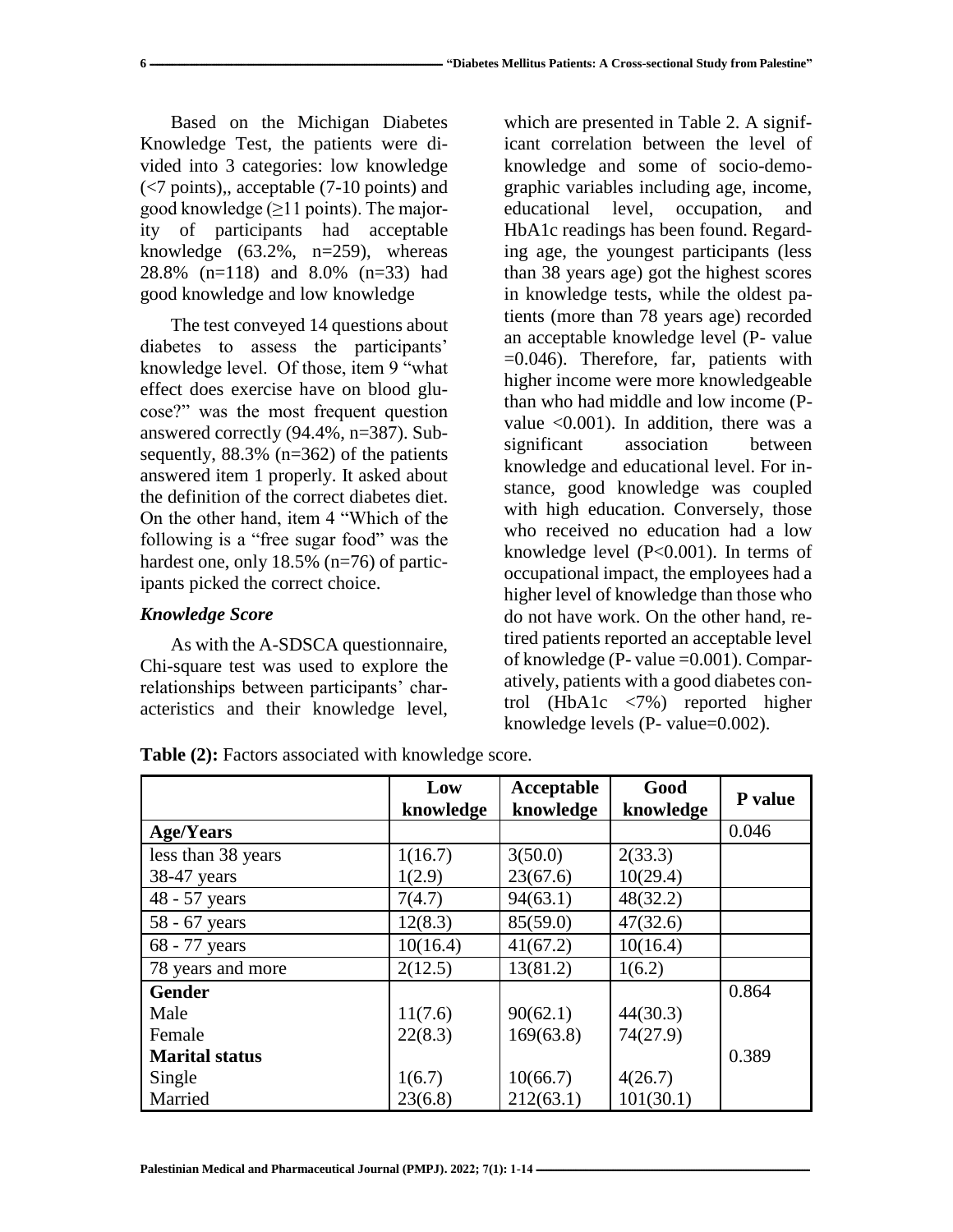|                                 | Low       | Acceptable | Good      |         |
|---------------------------------|-----------|------------|-----------|---------|
|                                 | knowledge | knowledge  | knowledge | P value |
| Widowed                         | 9(15.5)   | 36(62.1)   | 13(22.4)  |         |
| Divorced                        | 0(0.0)    | 1(100.0)   | 0(0.0)    |         |
| <b>Region Of Residence</b>      |           |            |           | 0.842   |
| Village                         | 11(8.8)   | 83(66.4)   | 31(24.8)  |         |
| City                            | 21(7.7)   | 168(61.8)  | 83(30.5)  |         |
| Camp                            | 1(7.7)    | 8(61.5)    | 4(30.8)   |         |
| Income/month (JD)               |           |            |           | < 0.001 |
| Low $(< 400)$                   | 27(9.1)   | 197(66.3)  | 73(24.6)  |         |
| Moderate (400-1000)             | 6(5.9)    | 60(58.8)   | 36(35.3)  |         |
| High $(>1000)$                  | 0(0.0)    | 2(18.2)    | 9(81.8)   |         |
| <b>Education level</b>          |           |            |           | < 0.001 |
| Not educated                    | 11(16.9)  | 43(66.2)   | 11(16.9)  |         |
| Primary school                  | 19(9.1)   | 141(67.8)  | 48(23.1)  |         |
| Secondary school                | 1(1.3)    | 50(63.3)   | 28(35.4)  |         |
| University graduate             | 2(3.6)    | 24(43.6)   | 29(52.7)  |         |
| High education                  | 0(0.0)    | 1(33.3)    | 2(66.7)   |         |
| Occupation                      |           |            |           | 0.001   |
| Employed                        | 2(1.8)    | 61(56.0)   | 46(42.2)  |         |
| Retired                         | 3(10.3)   | 20(69.0)   | 6(20.7)   |         |
| Unemployed                      | 28(10.3)  | 178(65.4)  | 66(24.3)  |         |
| <b>Body Mass Index Category</b> |           |            |           |         |
| Normal weight                   | 5(7.9)    | 47(74.6)   | 11(17.5)  | 0.295   |
| Overweight                      | 10(7.6)   | 81(61.4)   | 41(31.1)  |         |
| Obese                           | 18(8.4)   | 131(60.9)  | 66(30.7)  |         |
| <b>T2 DM</b> duration/Year      |           |            |           | 0.257   |
| $<8$ years                      | 11(5.7)   | 123(64.1)  | 58(30.2)  |         |
| $< 8$ years                     | 22(10.1)  | 136(62.4)  | 60(27.5)  |         |
| <b>Having Chronic Disease</b>   |           |            |           | 0.635   |
| Yes                             | 25(7.5)   | 211(63.2)  | 98(29.3)  |         |
| No                              | 8(10.5)   | 48(63.2)   | 20(26.3)  |         |
| <b>Smoking Status</b>           |           |            |           | 0.598   |
| N <sub>0</sub>                  | 29(8.1)   | 223(62.3)  | 106(29.6) |         |
| yes                             | 4(7.7)    | 36(69.2)   | 12(23.1)  |         |
| <b>Blood Glucose(HbA1C)</b>     |           |            |           | 0.022   |
| Controlled <7%                  | 6(6.3)    | 51(53.7)   | 38(40.0)  |         |
| Uncontrolled $\geq 7\%$         | 27(8.6)   | 208(66.0)  | 80(25.4)  |         |

## **DISCUSSION**

The results of the current study found that only 95 (23.2 %) patients had controlled blood glucose levels. Uncontrolled DM increases the risk of diabetic complications. These results are in accordance with recent studies; indicating a high percent of patients with uncontrolled blood glucose among the diabetic Palestinian population. For example, in a study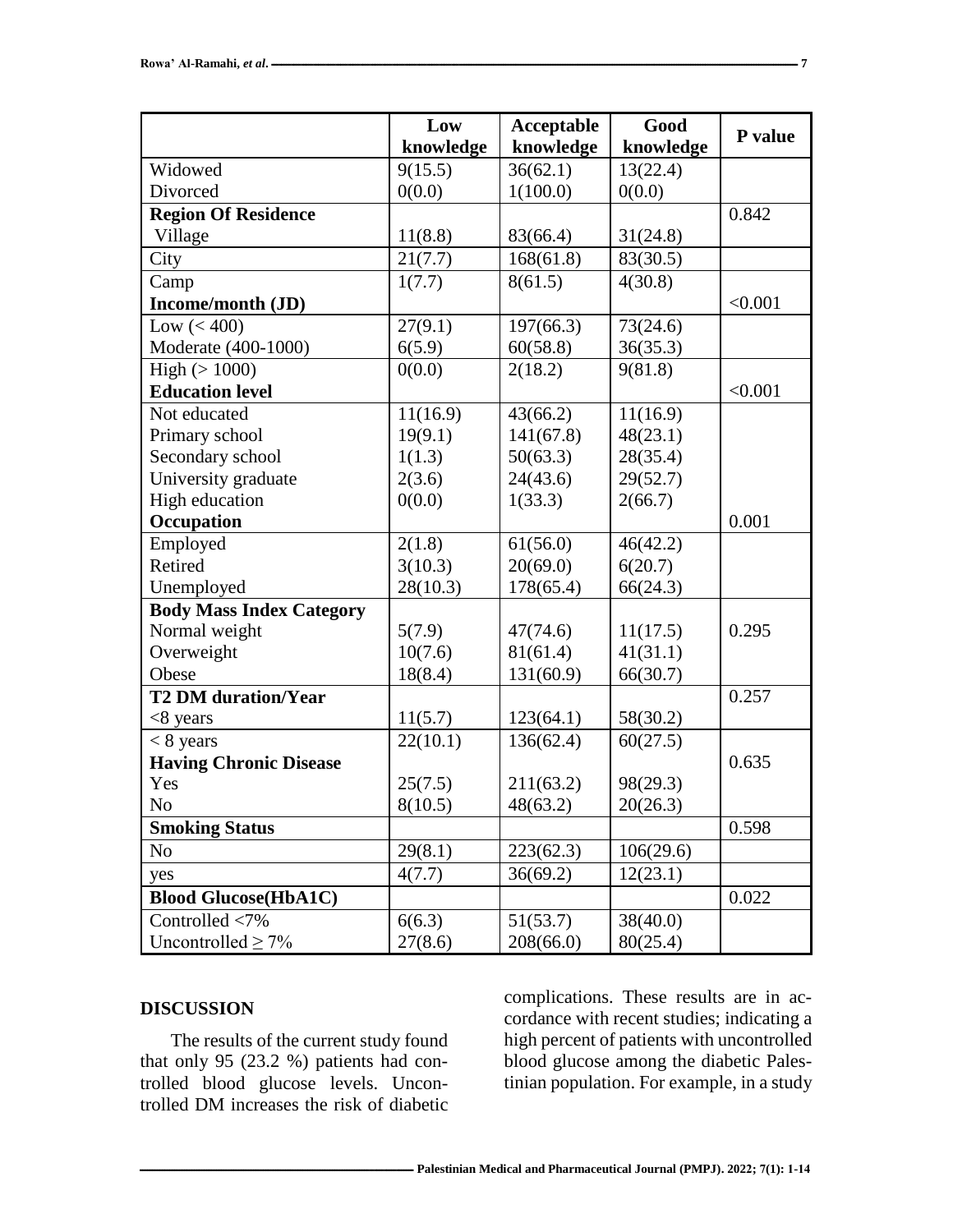by Sweileh *et al*., [14], 82.3% of participants ( $n = 242$ ) had an uncontrolled blood glucose levels. Furthermore, Daoud *et al*. [8] reported that about 71% of patients (n=230) had high blood glucose levels .

In this study, 75.9% of patients were taking their medications as recommended. This result was almost in line with that of Al Johani *et al*., [19] who stated that 75.0% of participants were compliant with the recommended medication regimen. One explanation of our outcome may be associated with patients' belief that if they are committed to their chronic uptake of diabetic medication, it will help control their blood glucose within a normal level [8]. Another explanation may be related to the Palestinian health care services that provide regular medications for patients with governmental insurance, which in turn boosts their adherence to medication.

Regarding diet adherence, the results informed that 73.2% of participants followed their healthful eating habits 3 or more days per week, but only 32.7% of them had a healthy diet for all days of the week. On the other hand, Al Johani *et al*., (2015) reported percentages of 71.0% and 12.0%, respectively. These low optimal percentages may indicate how hard it is to uphold a healthy eating plan in Palestine because over the past few decades, traditional foods were replaced with westernized foods, which have a higher content of fat, cholesterol and sodium [20]. Moreover, Kunafah, which is a famous dessert in Nablus consisting of shredded wheat surface and mild white cheese and covered by sugar syrup, is highly consumed by all Palestinians including our participants.

As far as self-monitoring blood glucose is an integral part of effective diabetes care plan [21], these results, in contrast, recorded the least level among the A-SDSCA items with a 2.2% of participants practiced self –monitoring of blood glucose at home at least 5 days or more during the last week. Similarly, 13.0% of Saudi participants underwent self-blood sugar testing at least 5 days or more over the last week. This is possibly because many patients may do self-monitor blood glucose less than 5 days depending on their health care provider's advice, and by that they will be wrongly categorized as non-adherent to self-glucose monitoring in terms of our scale. The cost of the tests may be another reason because testing strips are not provided by the MOH and the patients need to buy them.

Exercise is another important component in the self-management of the diabetic patients that was measured in this study. Of the 410 participants recruited, 67.8% of the patients were adherent to the optimal exercise practice (seven days a week) for at least 30 minutes. Compared to Saudi participants in Al Johani *et al*. study with 17.4 %, the percent in our study was higher. These outcomes may be justified by Palestinian participants' adequate awareness about the potential aids of exercise. Furthermore, regarding the optimal engagement in specific forms of exercise (such as swimming, walking, biking, etc.) within the last 7 days, the comparison revealed 22.2 % in our study versus 11.4% in Al Johanna's study. These results are apparently low, which may be due to cultural barriers, lack of time, and lack of safe places for biking and walking.

The participants in this study reported practicing foot care activities at a high level. On average, they checked their feet 5.58 days per week  $(SD = 2.63)$ , whereas the inspection of the insides of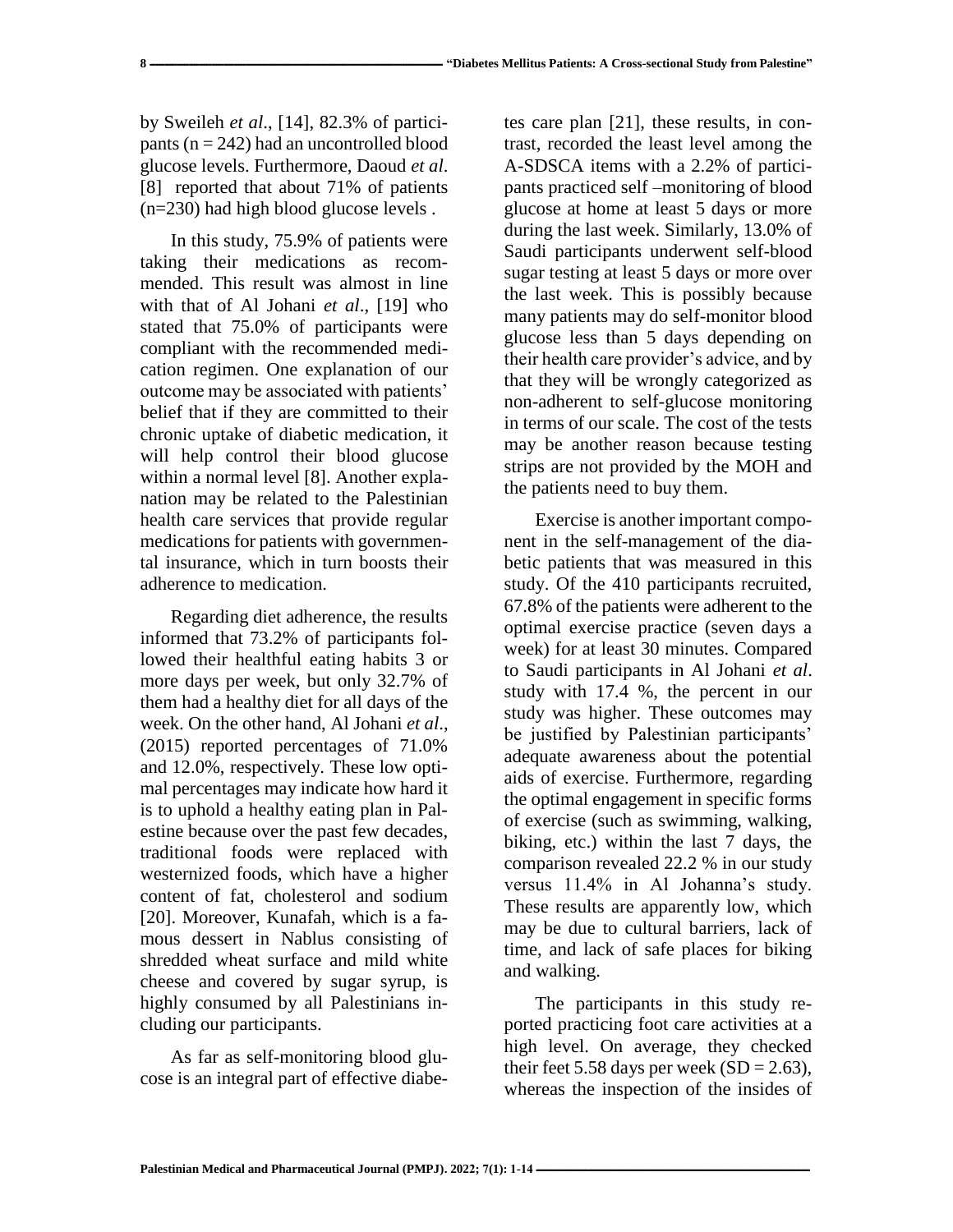their shoes was performed 4.49 days per week (SD=3.25). On the other hand, Al Johani *et al*. [19] reported 3.7(SD= 2.6) and 3.3 (SD= 2.6), respectively. This high proportion may be due to religious Muslims activity of washing the feet 5 times a day as a preparation for praying, and while washing them, they usually check their feet.

Health-care providers' recommendations concerning diet, exercise, and blood glucose monitoring were assessed through the extension of the A-SDSCA questionnaire. The proportion of patients who had received advice on diet was (92.2%), which corroborates with the results of a Saudi Arabian study (98.0%) [19].

However, a dramatic difference appears between our results and Saudi Arabia regarding exercise and SMBG recommendations. In our study, the proportion of patients who have been counselled on exercise and SMBG were (81.2%) and (19.8%), respectively. Contrariwise (97%) of Saudi Arabia respondents stated receiving advices on exercise, while (95%) of them informed receiving advice on SMBG [19].

Appropriate dietary practice occupies a major part of lifestyle changes in health care provider counseling. However, 55.6% of patients were informed that the health care providers did not encourage them to follow "five day "portions of fruits and vegetables. Moreover, 48.5% of respondents denied the reception of any tip regarding reducing the number of calories to lose weight as the treatment of diabetes itself, which could be associated with more weight gain [22]. These percentages indicate a lack of proper and complete instruction that enable patients to follow healthful eating habits.

With respect to physical activity, the majority of participants (87.6%) were not advised to be involved in a specific amount, type, duration, and level of exercise. Additionally, 77.8% of respondents were not told to exercise for at least 20 minutes three times a week.

Moreover, 81.2% of patients reported that they did not receive advice about engaging in daily routine activities. These reports may actually reflect the poor quality of exercise programs given to patients.

In term of explaining the result of blood glucose testing recommendations, the large crowds of patients in a governmental health care centers shorten time for every doctor-patient meeting which make recommendations for HbA1C and urinalysis tests more appropriate for the physician's intervention in a monthly visits than having the time to educate them about day to day blood glucose testing. Moreover, the high percent of patients (80.2%) who have not received information about testing blood glucose by home glucometer proved the least level of SMBG practice as discussed above in A-SDSCA outcome section.

The analysis of the medication subscale revealed that younger age was linked to nonadherence. The results of our study are consistent with those of Bezie *et al*., [23]. Possible explanations for poorer medication compliance among younger patients could be that they are less aware of their illness and thus more expected to be more non-adherent [24]. Likewise, the analysis showed that the shorter the diabetes duration, the lower the medication adherence. Comparable results were observed from a study among diabetic patients in eastern Uganda, which presented that participants with poor adherence had been on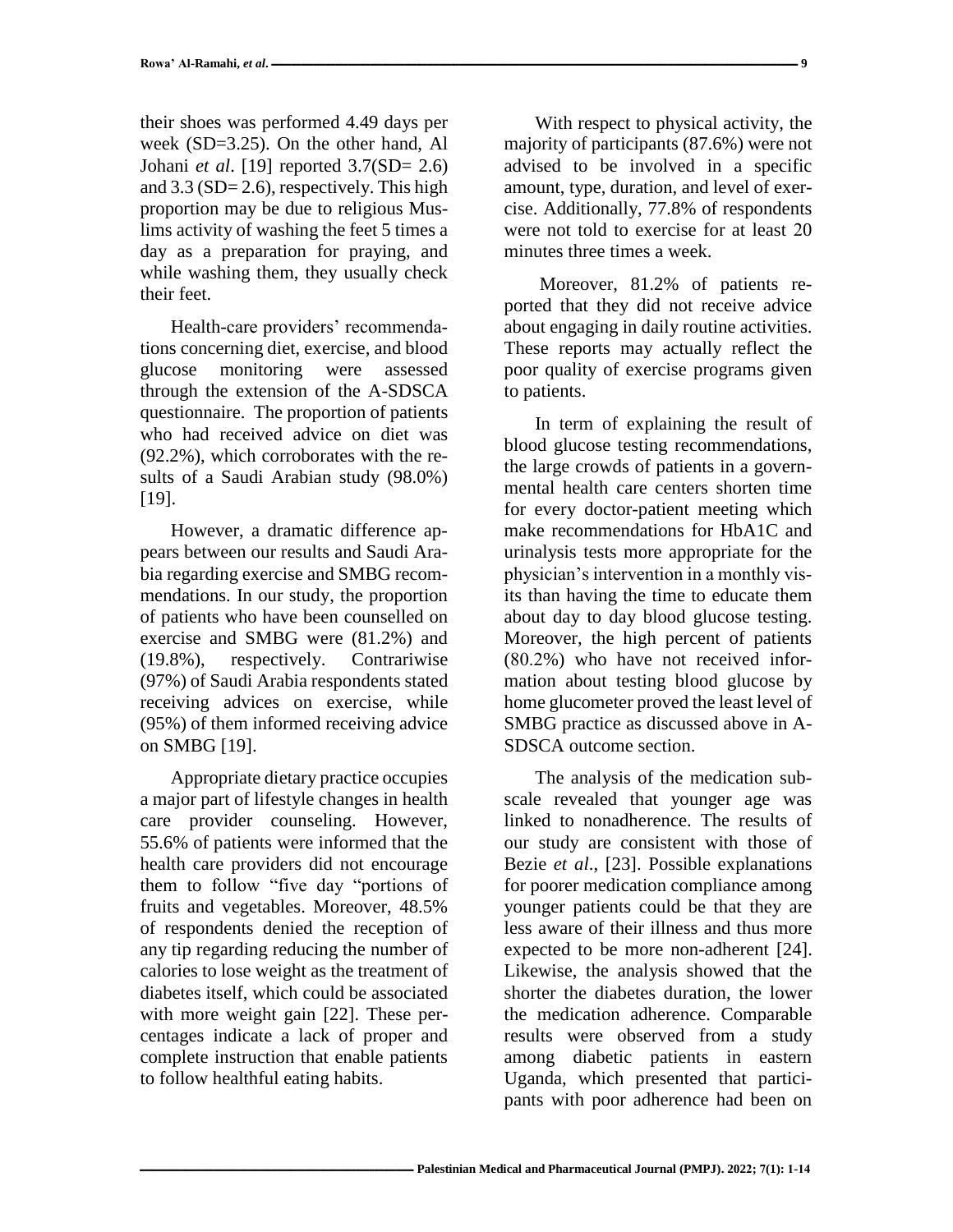diabetic treatment for less than three years [25]. They explained that by possible improved disease awareness and regimen comprehension as a function of time, in addition to better communication with health care providers with time [25]. Furthermore, this study documented the low participants' knowledge level as a significant factor negatively affecting blood glucose monitoring practices. These results match those observed in an earlier study conducted by Zgibor and Simmons, [26].

Regarding diet, our study detected that obese participants were less likely to follow an appropriate diet compared to normal weight and overweight patients. In 2013, a study conducted by Shamsi *et al*., that aimed to assess factors influencing dietary practice among T2DM patients, they found that there was a reverse association between dietary practice and BMI. On the other hand, smokers were less adherent to the proper dietary practice. This outcome may be due to the higher energy intake noticed in smoker patients [27].

Additionally, our results indicated obesity and uncontrolled blood glucose levels as the most common barriers to physical activity. Considering the exercise effects on improving insulin sensitivity and blood glucose levels, these outcomes were reasonable [28]. Alternatively, it could be that the adherence to exercise in overweight and obese patients may be more challenging because they are already moving hardly and it could be truly painful. In the same stream, Mier *et al*., [29] had labeled being overweight as one of the obstacles to physical activity.

The assessment of foot care practices linked smoking to low adherence levels. For instance, smokers had fewer foot examination checkups than nonsmokers. This outcome is consistent with that detected by Solberg *et al*., [30].

Diabetes knowledge is critical in improving clinical outcomes and avoiding complications by developing positive attitudes regarding the disease. In our study, the analysis of Michigan Diabetes Knowledge informed an inverse correlation between knowledge level and age. The possible justification to this finding is that younger participants might have a better cognition and education, elevating their enthusiasm toward their disease control [31]. Similar finding was observed from studies conducted among diabetes patients in Malaysia [32] , Kuwait [33] and Nepal [31].

Respondents of our study exhibited better diabetes knowledge with higher degree of education. This is almost in line with the findings reported by Shrestha *et al*.,[31] , who stated that an educated patient may offer a better inquisition while being instructed on diabetes. Moreover, educated patients could collect more facts about diabetes through different means of communication.

High income was significantly associated with knowledge in this study. This finding is congruent with that conveyed by Fenwick *et al*., [34]. Correspondingly, the knowledge level was interrelated considerably with employed patients, which is consistent with the findings of another study in Australia [34]. Furthermore, our results underlined higher HbA1c levels as a significant factor affecting diabetes knowledge. This is also in accordance with the outcomes of Fenwick *et al*., [34].

Educational programs should be planned to instruct diabetic patients about their disease and its management with the best medication use and appropriate life style changes, particularly unemployed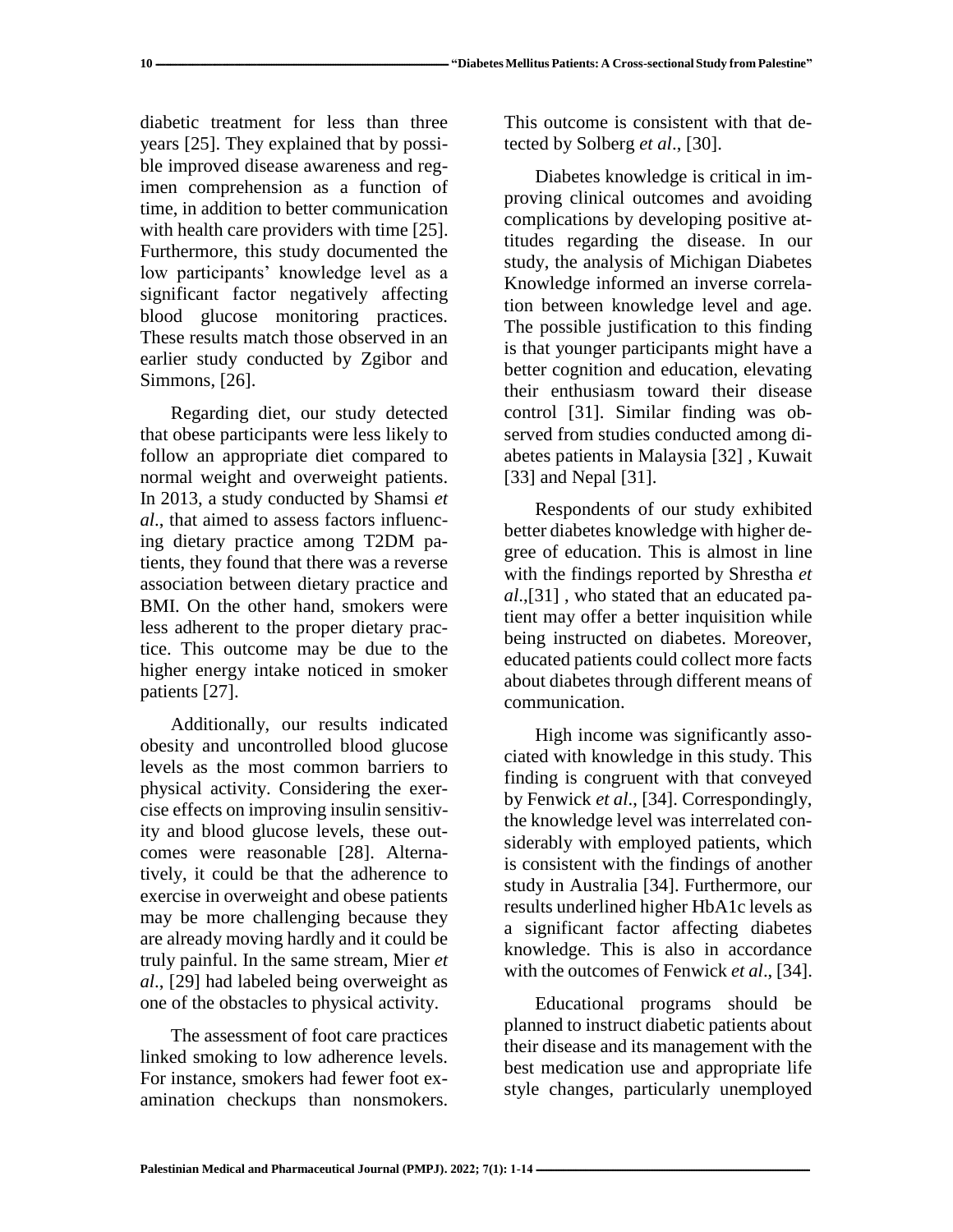and illiterate patients. Training programs should be directed toward health care providers with the aim of creating a positive, trusting relationship between the patient and the health care providers as well as making them more active in managing the therapeutic care plan. Adequate and specific time should be allowed for each patient to evaluate their perception and understanding of their self-care plan to decide specific and proper recommendations.

The limitations of the study include that it was performed in one clinic only and the answers stated by the participants cannot be certified, but this cannot be avoided in surveys. The cross-sectional design can be a limitation; as this type of study may be unable to identify a causal relationship. Moreover, the use of convenience sampling methods can be a source of bias, which may have led to bias in the conclusions. However, this study can give baseline data which can be useful in education and planning.

### **CONCLUSIONS**

The recommended lifestyle modifications were found to be accepted in many aspects. However, there is room for improvement. The results have identified that: older age, longer duration of the disease, low level of knowledge, obesity, uncontrolled blood glucose, and smoking are barriers that hinder optimal self-care management. Factors that influence diabetic patients' knowledge include younger age, high educational degree, high income, employment, and controlled blood glucose level. Effective education and counseling strategies are recommended to a focus on the recognized factors that may affect adherence.

## **CONFLICT OF INTEREST**

The authors declare that they have no conflict of interest.

#### **ACKNOWLEDGEMENT**

The project described was supported by Grant Number P30DK020572, awarded by the Michigan Diabetes Research Center (MDRC) from the National Institute of Diabetes and Digestive and Kidney Diseases. As well, we would like to thank the MDRC for permission to use their tools. Permission to use the Summary of Diabetes Self Care Activities (A-SDSCA) was granted by Dr. Deborah J. Toobert (Oregon Research Institute) and we are grateful for her permission.

#### **REFERENCES**

- 1) Tabish SA. Is Diabetes Becoming the Biggest Epidemic of the Twenty-first Century? Int J Health Sci (Qassim). 2007; 1(2): V-viii.
- 2) IDF Diabetes Atlas 2019 [Internet]. 2019 [cited November 2020]. Available from: https://diabetesatlas.org/en/sections/demographicand-geographic-outline.html.
- 3) The Annual Health Report for 2019 [Internet]. 2020 [cited November 2020].
- 4) American Diabetes Association. Economic Burden of Prediabetes Up 74 Percent Over Five Years 2014 [cited 2015 July 22]. Available from: [http://www.diabetes.org/news](http://www.diabetes.org/newsroom/press-releases/2014/economic-burden-of-prediabetes-up-74-percent-over-five-years.html)[room/press-releases/2014/economic](http://www.diabetes.org/newsroom/press-releases/2014/economic-burden-of-prediabetes-up-74-percent-over-five-years.html)[burden-of-prediabetes-up-74-per](http://www.diabetes.org/newsroom/press-releases/2014/economic-burden-of-prediabetes-up-74-percent-over-five-years.html)[cent-over-five-years.html.](http://www.diabetes.org/newsroom/press-releases/2014/economic-burden-of-prediabetes-up-74-percent-over-five-years.html)
- 5) Dall TM, Yang W, Halder P, Pang B, Massoudi M, Wintfeld N, *et al*. The economic burden of elevated blood glucose levels in 2012: diagnosed and undiagnosed diabetes, gesta-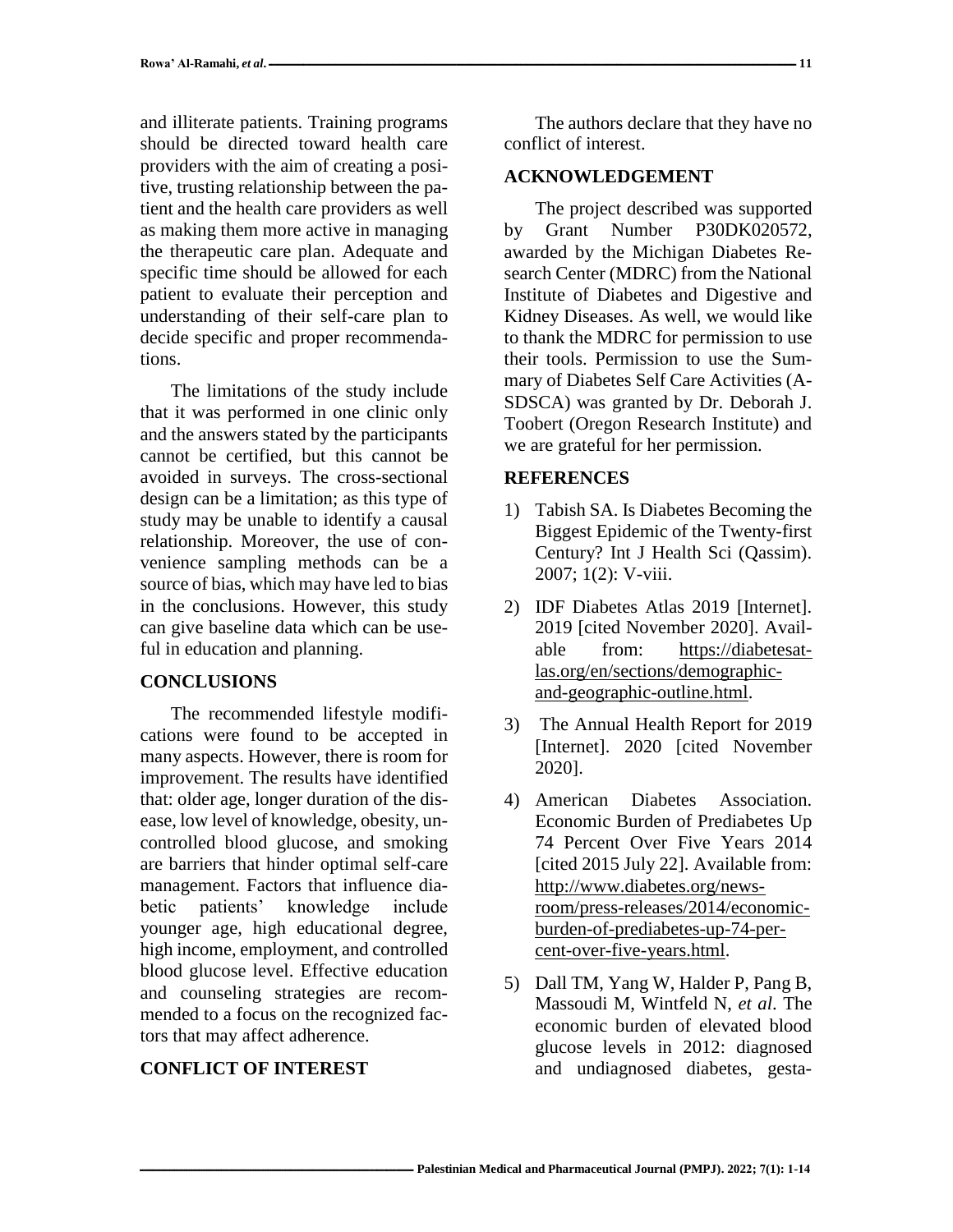tional diabetes mellitus, and prediabetes. Diabetes Care. 2014; 37(12): 3172-9.

- 6) World Health Organization. Diabetes: the cost of diabetes 2015 [cited 2015 July 22]. Available from: [http://www.who.int/mediacen](http://www.who.int/mediacentre/factsheets/fs236/en/)[tre/factsheets/fs236/en/.](http://www.who.int/mediacentre/factsheets/fs236/en/)
- 7) Nelson KM, Reiber G, Boyko EJ. Diet and exercise among adults with type 2 diabetes: findings from the third national health and nutrition examination survey (NHANES III). Diabetes Care. 2002; 25(10): 1722-8.
- 8) Daoud N, Osman A, Hart TA, Berry EM, Adler B. Self-care management among patients with type 2 diabetes in East Jerusalem. Health Educ J. 2014; 74(5): 603-15.
- 9) Al Johani KA. Factors affecting the self-management practices of people with type 2 diabetes in Almadinah, Saudi Arabia: Curtin University, School of Nursing and Midwifery; 2011.
- 10) Parajuli J, Saleh F, Thapa N, Ali L. Factors associated with nonadherence to diet and physical activity among Nepalese type 2 diabetes patients; a cross sectional study. BMC Res Notes. 2014; 7: 758.
- 11) Ministry of Health, PHIC. Health Annual Report Palestine 2013 2014 [cited 2015 July 23]. Available from: [http://www.moh.ps/attach/704.pdf.](http://www.moh.ps/attach/704.pdf)
- 12) Jamous RM, Sweileh WM, Abu-Taha AS, Sawalha AF, Zyoud SH, Morisky DE. Adherence and satisfaction with oral hypoglycemic medications: a pilot study in Palestine. Int J Clin Pharm. 2011; 33(6): 942-8.
- 13) Sharif NE, Samara I, Titi I, Awartani A. Compliance with and knowledge about diabetes guidelines among physicians and nurses in Palestine. East Mediterr Health J. 2016; 21(11): 791-802.
- 14) Sweileh WM, Abu-Hadeed HM, Al-Jabi SW, Zyoud SH. Prevalence of depression among people with type 2 diabetes mellitus: a cross sectional study in Palestine. BMC Public Health. 2014; 14:163.
- 15) Sweileh WM, Zyoud SH, Abu Nab'a RJ, Deleq MI, Enaia MI, Nassar SM, *et al*. Influence of patients' disease knowledge and beliefs about medicines on medication adherence: findings from a cross-sectional survey among patients with type 2 diabetes mellitus in Palestine. BMC Public Health. 2014; 14: 94.
- 16) Zyoud SH, Al-Jabi SW, Sweileh WM, Arandi DA, Dabeek SA, Esawi HH, *et al*. Relationship of treatment satisfaction to health-related quality of life among Palestinian patients with type 2 diabetes mellitus: Findings from a cross-sectional study. J Clin Transl Endocrinol. 2015; 2(2): 66-71.
- 17) Toobert DJ, Hampson SE, Glasgow RE. The summary of diabetes selfcare activities measure: results from 7 studies and a revised scale. Diabetes Care. 2000; 23(7): 943-50.
- 18) Fitzgerald JT, Funnell MM, Hess GE, Barr PA, Anderson RM, Hiss RG, *et al*. The reliability and validity of a brief diabetes knowledge test. Diabetes Care. 1998; 21(5): 706-10.
- 19) Al Johani KA, Kendall GE, Snider PD. Self-management practices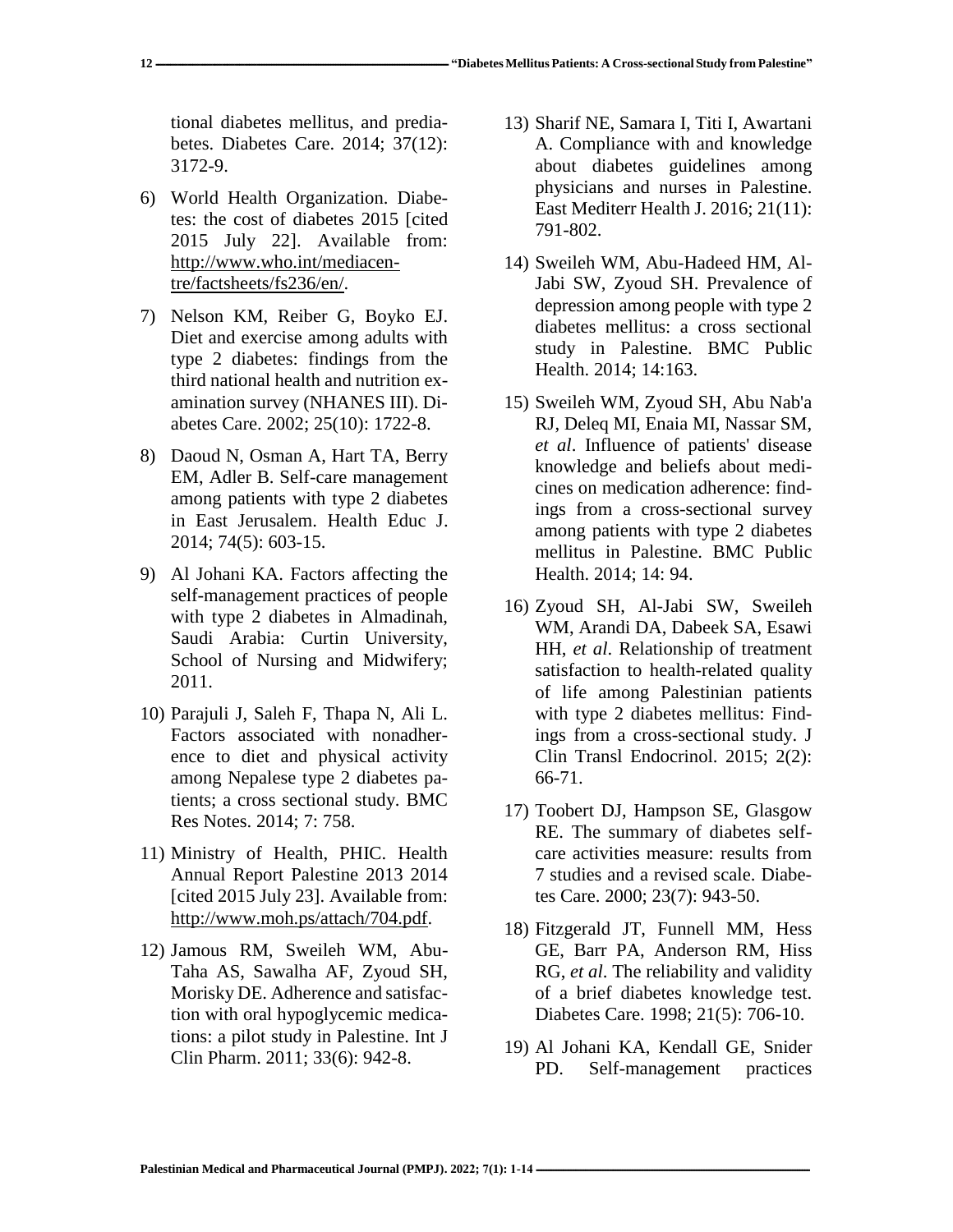among type 2 diabetes patients attending primary health-care centres in Medina, Saudi Arabia. East Mediterr Health J. 2015; 21(9): 621-8.

- 20) Abdeen Z, Jildeh C, Dkeideek S, Qasrawi R, Ghannam I, Al Sabbah H. Overweight and Obesity among Palestinian Adults: Analyses of the Anthropometric Data from the First National Health and Nutrition Survey (1999-2000). Journal of Obesity. 2012; 2012:12.
- 21) Benjamin EM. Self-monitoring of blood glucose: the basics. Clinical Diabetes. 2002; 20(1):45-7.
- 22) Kyrou I, Tsigos C. Obesity in the elderly diabetic patient: is weight loss beneficial? No. Diabetes Care. 2009; 32 Suppl 2: S403-9.
- 23) Bezie Y, Molina M, Hernandez N, Batista R, Niang S, Huet D. Therapeutic compliance: a prospective analysis of various factors involved in the adherence rate in type 2 diabetes. Diabetes Metab. 2006; 32(6):611-6.
- 24) Ahmad NS, Ramli A, Islahudin F, Paraidathathu T. Medication adherence in patients with type 2 diabetes mellitus treated at primary health clinics in Malaysia. Patient Prefer Adherence. 2013; 7: 525-30.
- 25) Bagonza J, Rutebemberwa E, Bazeyo W. Adherence to anti diabetic medication among patients with diabetes in eastern Uganda; a cross sectional study. BMC Health Serv Res. 2015; 15.
- 26) Zgibor JC, Simmons D. Barriers to blood glucose monitoring in a multiethnic community. Diabetes Care. 2002; 25(10): 1772-7.
- 27) Cade JE, Margetts BM. Relationship between diet and smoking--is the diet of smokers different? J Epidemiol Community Health. 1991; 45(4): 270-2.
- 28) Serour M, Alqhenaei H, Al-Saqabi S, Mustafa AR, Ben-Nakhi A. Cultural factors and patients' adherence to lifestyle measures. Br J Gen Pract. 2007; 57(537): 291-5.
- 29) Mier N, Medina AA, Ory MG. Mexican Americans with Type 2 Diabetes: Perspectives on Definitions, Motivators, and Programs of Physical Activity. Prev Chronic Dis. 2007; 4(2).
- 30) Solberg LI, Desai JR, O'Connor PJ, Bishop DB, Devlin HM. Diabetic patients who smoke: are they different? Ann Fam Med. 2004; 2(1): 26-32.
- 31) Shrestha N, Yadav S, Joshi A, Patel B, Shrestha J, Bharkher D. Diabetes Knowledge and Associated Factors among Diabetes Patients in Central Nepal. Int J Collab Res Intern Med Public Health. 2015; 7(5): 82-91
- 32) Al Qazaz H, Hassali M, Shafie A, Sulaiman S, Sundram S. The 14 item Michigan Diabetes Knowledge Test: translation and validation study of the Malaysian version. Practical Diabetes Int. 2010; 27(6): 238-41a.
- 33) Al-Adsani AM, Moussa MA, Al-Jasem LI, Abdella NA, Al-Hamad NM. The level and determinants of diabetes knowledge in Kuwaiti adults with type 2 diabetes. Diabetes Metab. 2009; 35(2): 121-8.
- 34) Fenwick EK, Xie J, Rees G, Finger RP, Lamoureux EL. Factors associated with knowledge of diabetes in patients with type 2 diabetes using